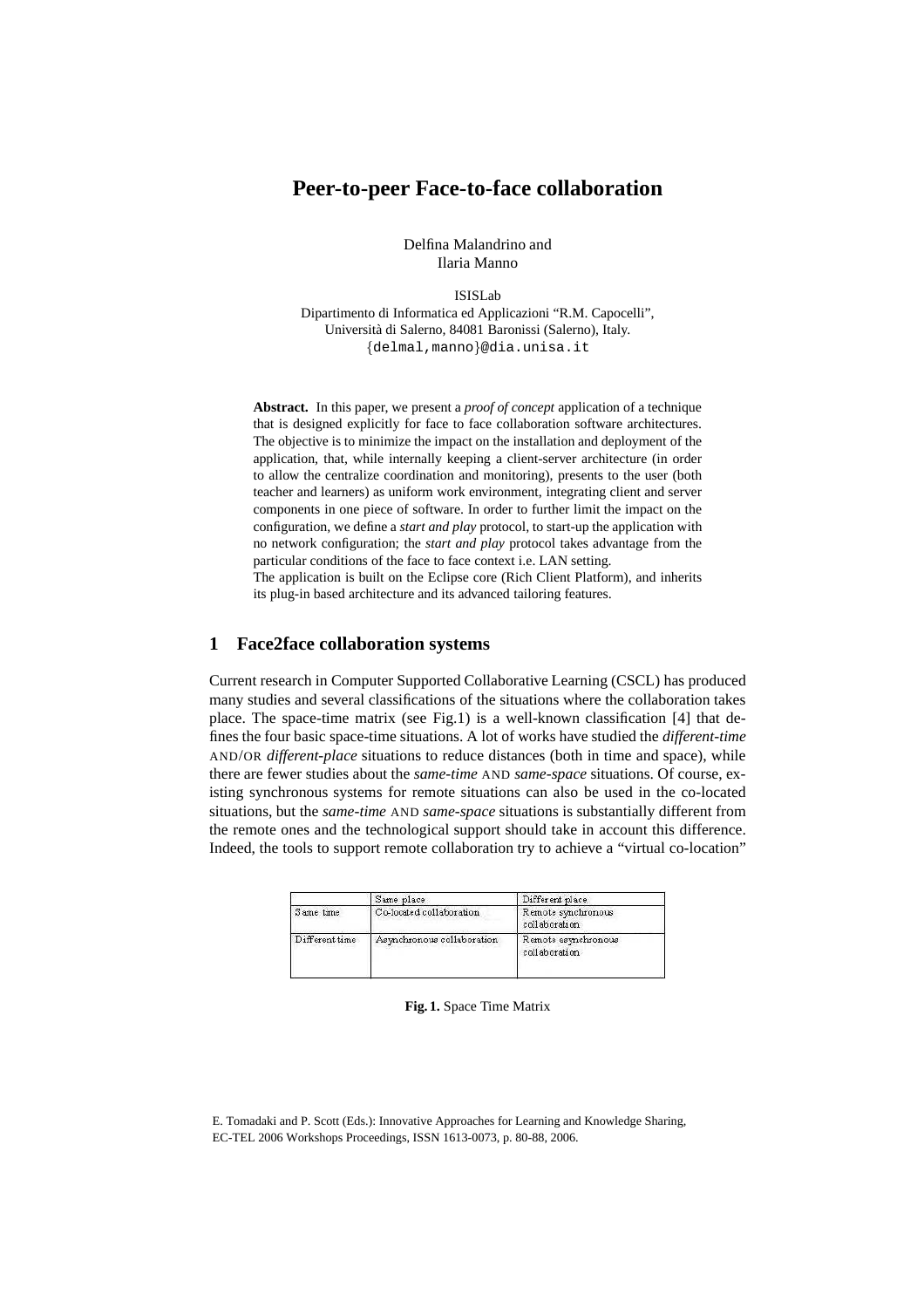enhancing remote communication by chat, e-mail, file sharing, audio and video conferencing, etc. In f2f situations, this kinds of communications channels are unnecessary because there is no distance to fill up. For these reasons, the systems to support co-located learning could and should focus on collaboration activities rather than on reducing distances, for example, they could provide reviewability and revisability [8], that are important characteristics in particular in the learning process [11].

Our team is involved as technical partner in the European project LEAD, in Sixth framework programme priority IST [5], whose goals are *to develop, implement and evaluate conceptual models, practical scenarios and associated networked-computing technologies for effective face-to-face problem-solving discussions*.

In this project we are focussing on design features and development solutions to produce a *face-to-face* (f2f) collaborative learning tool, in collaboration with others technical partner and according to the conceptual model outlined by the pedagogical partners.

In this paper, we approach the problem of designing an application for face-to-face collaboration that has minimum impact on the installation and management. We present an architecture and a small proof-of-concept prototype that was designed in order to test the effectiveness of our low-cost deployment strategy.

## **2 Software architectures**

Most of the existing systems for CSCL have a client-server architecture. This model, in fact, simplifies data collection process and persistence management; furthermore, the client/server entities support the students/teacher roles, allowing to centralize in the server component the functionalities for the teacher, while the clients components offer the functionalities common to all the students.

The existing systems are Web-based, since the most are designed for remote situations (a survey is presented in [6]). These systems are not always suitable for a f2f didactic context, since they require to communicate with an external server (and therefore they require an Internet connection), and many schools employ restrictive firewalls and access policies. Furthermore, the teachers could not exercise fully control on the external server and is somewhat limited by its availability and configurability. On the other hand, some of the existing systems allow to install a local server, but the installation process is often too much complex for the end users, that may not have the experiences and capabilities to install and configure a Web server.

We aim to design a CSCL system explicitly applied to the f2f context, addressing the particular conditions of such context. In fact, in a co-located situation the system can use only the local area network, so it could and should do without external servers and Internet connection, in this way it can avoid many problems due to restrictive security policies, that are, often, commonplace in educational settings.

An existing cooperative system providing a LAN-based approach is MeetingWorks [7]: chauffeur and participant components are local applications and every participant links up with the chauffeur automatically, but the system<sup>1</sup> needs a shared directory to

 $1$  We have tested only the free version of the program, that has only LAN participants.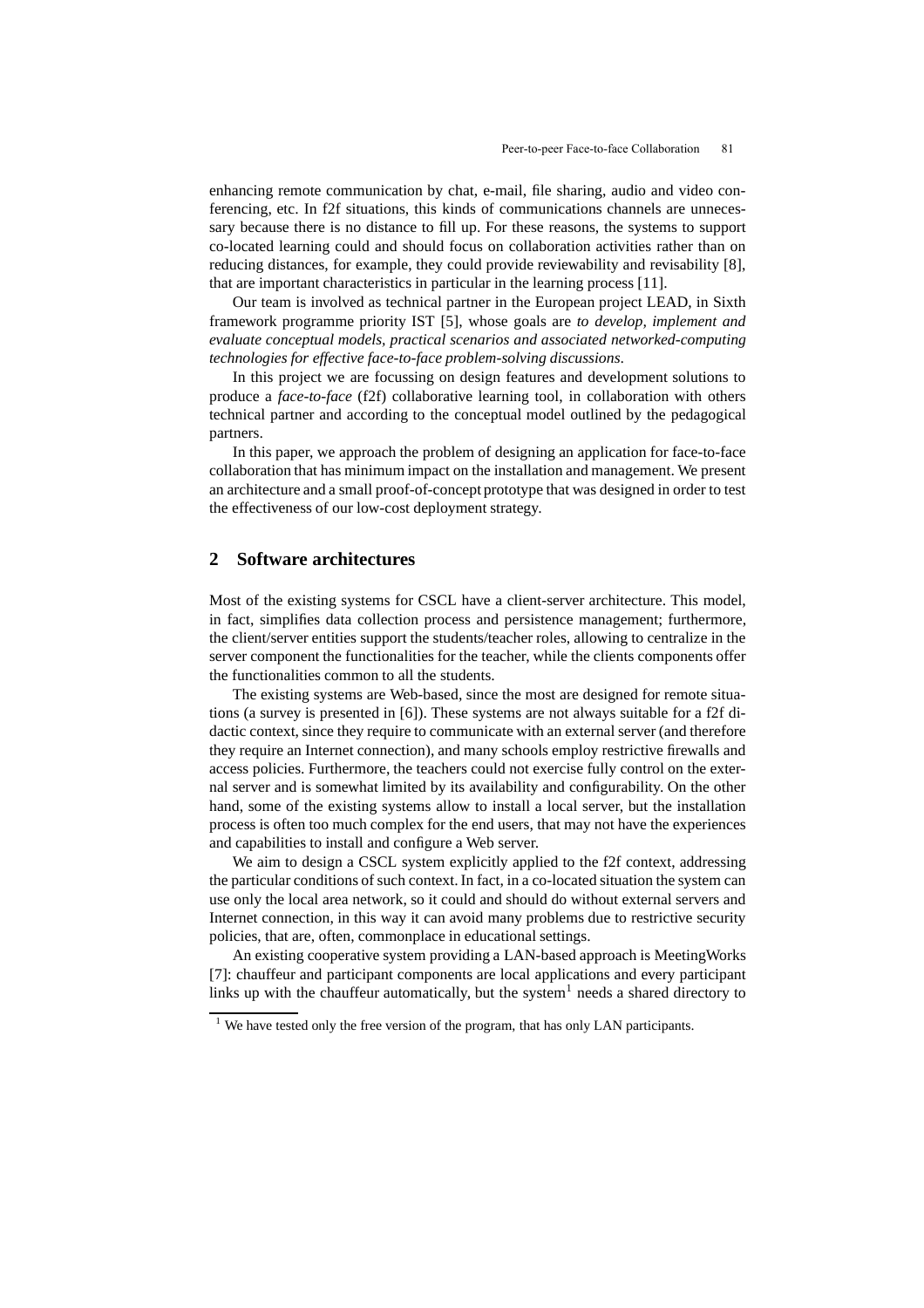which every participant needs to gain access. Using a shared directory is a critical choice in the context of a classroom because the standard hardware and software equipment may not support many concurrent accesses (e.g. limitations on the number of simultaneous remote accesses in standard operating systems that are intended for desktop and not for servers). Therefore, the network use and configuration must be carefully designed not only to avoid problems due to security policies but to assure effectiveness and efficiency as well.

Beyond the network architecture, we are interested particularly in enhancing friendliness and deployment easiness: the system must be simple to configure, to start-up and to use, in order to encourage its usage and spreading.

In an overall view, we are designing a LAN-based system, providing a uniform work environment and a *start and play* protocol, to offer an application simple to install and to start up, in other terms, an application that exhibits a *low cost deployment*.

## **3 Our architecture**

Several studies [9] suggest component-based architectures to address architectural requirements for collaboration systems. In particular, we are studying the Eclipse Platform [3] architecture. Eclipse is a component-based Integrated Development Environment that provides a framework (Rich Client Platform, RCP) to build general purpose applications using the Platform architecture. In the following we introduce briefly the Eclipse architecture (sec. 3.1), and then our approach to use RCP to build a face to face collaborative application (sec. 3.2).

Since the reasons (simplifying data management and matching teacher and students roles) to use the client-server model are well-grounded for the f2f system too, we do not set aside the client-server model, but we are studying how to use it in a *LAN-based* architecture, so that it can be independent of both Internet connection and external servers.

In order to simplify the system usage, we propose here an architecture with server and client components embedded in the same application, so that the system could provide a uniform work environment between teacher and students, and without requiring the management of a separate server. The idea is that the application looks *peer-to-peer* to the users even if their internal structure makes one of the peers (tipically, the teacher's one) to be the server. Of course, this architecture leverage on the growing availability of CPU cycles on low-end desktops, and on the inherent limitation on the size of the classroom, which makes acceptable the workload on a server placed on a desktop machine.

Another aspect affecting user-friendlinessis the start-up phase: to simplify the startup phase we are defining a low cost deployment approach to allows the end users to *start and play* the collaborative application, with no network configuration.We describe these design features in the section 3.3.

#### **3.1 Eclipse architecture**

Eclipse is a component-based Integrated Development Environment grounded on three key concepts: plug-ins, extension-point and lazy activation.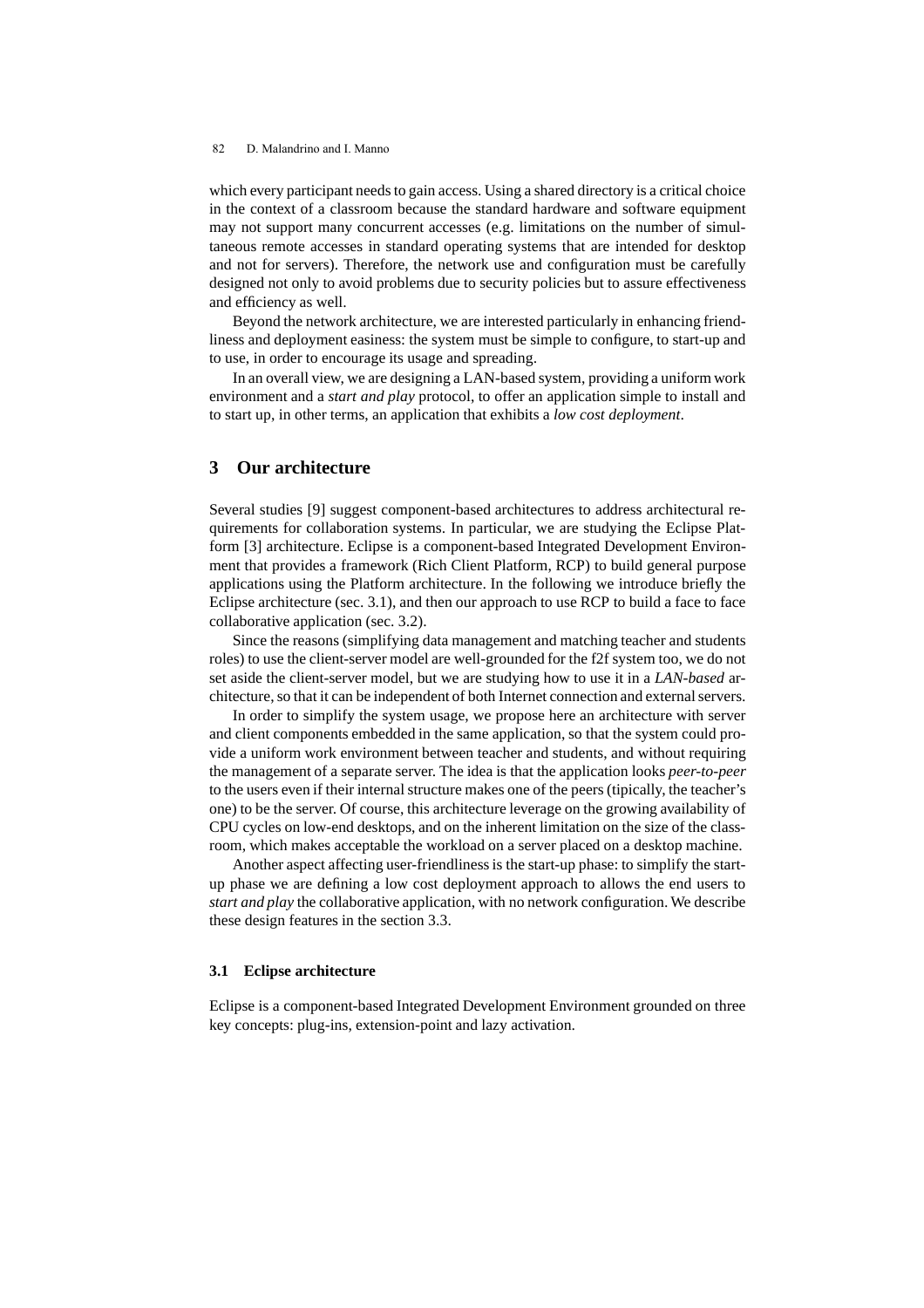

**Fig. 2.** The extender plug-ins B and C provide extensions to the host plug-in A.

A plug-in is the smallest independent software unit; even if a tool could be composed by more than one plug-in, the term plug-in is often used as "tool" or "component". Every plug-in declares its identity and properties in a file *manifest<sup>2</sup>*, so these information are available without activating the plug-in.

The extension-points define the rules of plug-ins composition: an extension-point is the point exposed by a plug-in to allow extensions from other plug-ins. The plug-in that exposes the extension-point is the plug-in host, while the plug-in that provides the extension is the plug-in extender (see fig. 2).

The plug-in host declares the extension-point in its file manifest, and the plug-in extender declares the extension in its file manifest, so that the information about extension relation between the two plug-ins are available without activating them.

The lazy activation is the property that allows to activate a plug-in on demand, so that there can be a lot of plug-ins installed but only few active.

Beyond the flexibility and scalability, the Eclipse architecture assures the *extreme tailorability* [2, 9, 10], allowing customization, integration and extension.

### **3.2 Building on Rich Client Platform.**

Rich Client Platform (RCP) is the "core" of Eclipse: it is composed by the fundamental plug-ins, mainly to manage graphic interface and plug-ins life cicle, without any specific feature of the development environment. The RCP is a framework to build general purpose applications based on the Eclipse architecture (see fig. 3). The applications built on RCP inherit the tailorability provided by the Eclipse architecture.

To build the system on the RCP framework, we have to define the components of the application. We can distinguish two types of building blocks: the Core and the collaboration tools. Each component, the Core and the tools, is a plug-in. The Core provides fundamental functions, that are, at least, user awareness (presence and activity), installed collaboration tools discovery, start-up of tools (on demand, if possible), definition of the rules for composing the building blocks in the system.

The collaboration tools can provide any kind of functionality (free chat, structured chat, graphic shared editor, mix of previous, games, etc.); they must only observe the

<sup>2</sup> As a matter of fact, the *manifest* is a couple of files: plugin.xml and manifest.mf, that contain respectively information about relations with other plug-ins and about the runtime. They are often referenced as a single file, first for historical reasons and then because they can be edited with a single advanced editor.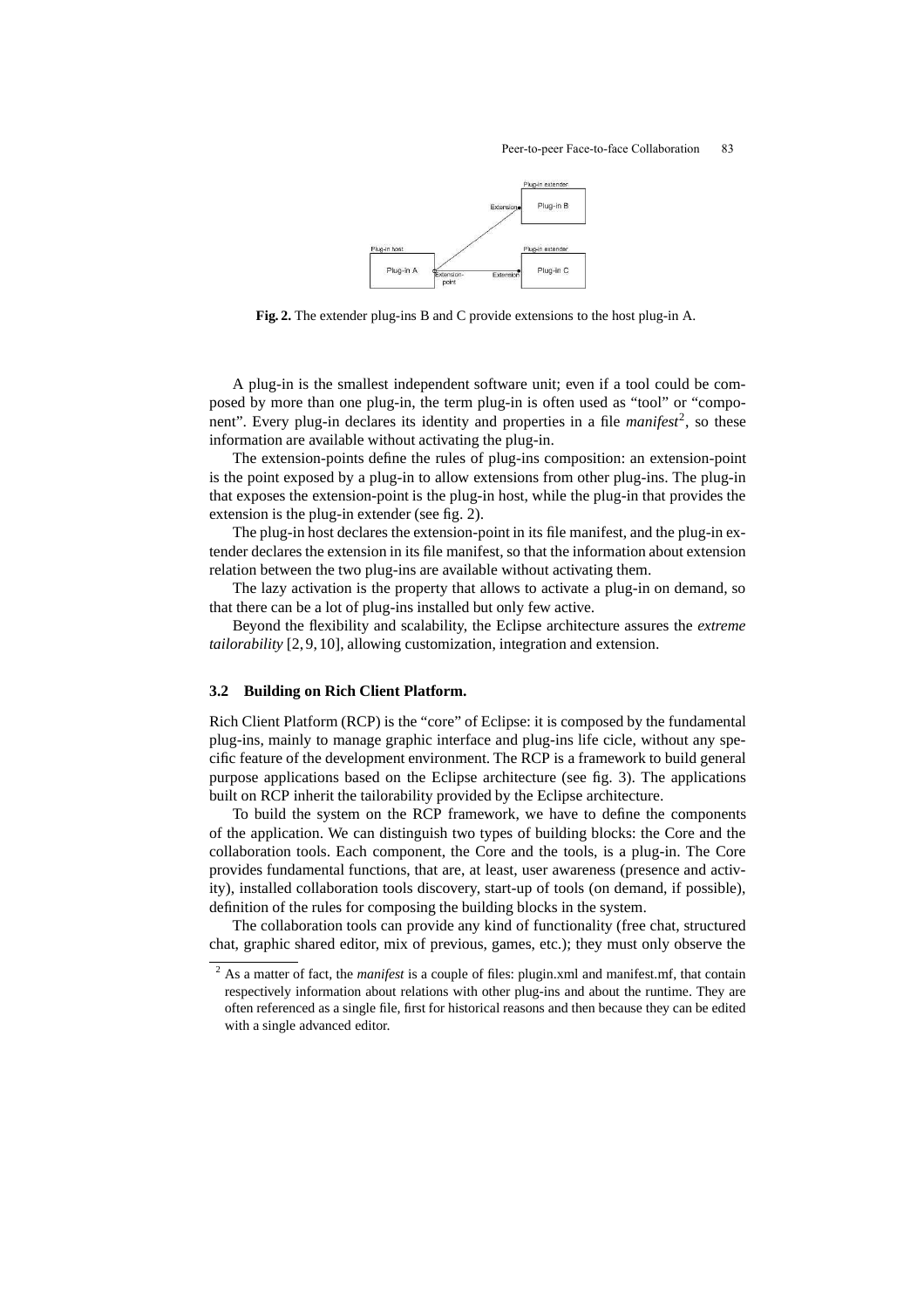composition rules fixed by the Core. The Core depends on RCP (see fig. 4) and is the main plug-in, that is, the plug-in defining the application. The Core provides an extension-point named tools defining the API that any collaborative tool must implement to be integrated in the system. This extension-point (like all extension-points) may have zero or more extensions. A plug-in extender has to declare in the file manifest an extension to the extension-point tools and has to implement the API specified by the extension point. The Core analyzes the extensions to the extension-point at runtime, so it is possible to add a tool to the system without changing the Core.

The plug-in based architecture allows to build each tool component with its own server embedded. The idea of a server for each tool has two reasons; first, in this way the Core ignores completely the tools details (and the tools servers details), so that whatever tool will be needed, it could be added without modifying the Core, since the tool embeds its own specific server functionalities; second, having a server for each tool and thanks to the lazy activation property, in each moment only the required tool servers are running. So, the strongly component oriented architecture of Eclipse assures fully tailorability, thanks to plug-ins and extension-point concepts. Furthermore, the *lazy activation* assure scalability: each collaborative tool will be activated only when required.

The flexibility and the extendibility of RCP would allows to extend the system as the collaboration needs arise, achieving a richer system, placed at the top of the classification framework presented in [10], where at the bottom there are basic collaboration functions, while at the top there are "comfortable" collaboration functions.

### **3.3 Low cost deployment: uniform work environment and start and play protocol**

Part of our studies concerns the problem of the start-up: we would enhance start-up transparence so that the users could start the application and could use it with no configuration (i.e. *start and play*). Furthermore, we aim to provide a uniform work environment to make semi-transparent the difference between server and clients: they are integrated in the same application so that the application server instance is not perceived



**Fig. 3.** *(a)* The Eclipse architecture and *(b)* a general purpose application on RCP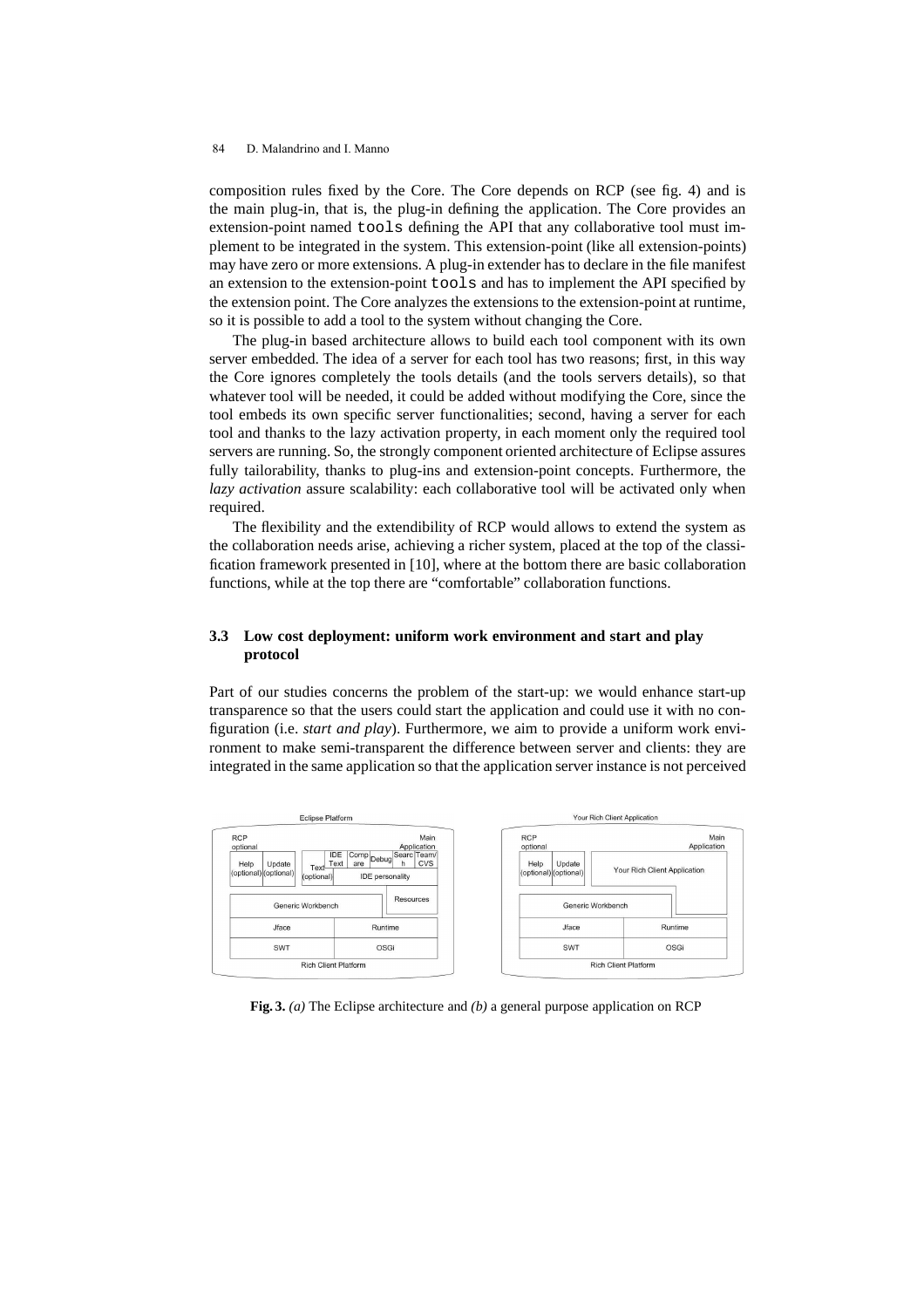

**Fig. 4.** The Core based on RCP can be extended by many tools.

by users as "the server" but as "a powered peer" ("powered" because it has more functionalities than standard clients). From technical point of view, this is merely a seeming difference, but from user's point of view there is no external application to install, to configure, to start up and to manage. For these reasons, each component contains both the server side and the client side, even if, in each moment, only one instance of the application over the net runs in the server mode.

To achieve a *start and play* application, we developed a UDP-based server localization protocol, using only the local network. When the application starts, it is in client mode, and the Core client sends a "server lookup" message in broadcast; if in a timeout it does not receive the server reply, it instances and runs the Core server. Every subsequent application sending the "server lookup" message will find the server (see fig.5). Furthermore, the Core manages the start-up of the tools, so when a user (see fig. 6) requires to start a tool, the core client of user 2 sends a "start tool" message (specifying the id of the tool) to the Core server. When the Core server receives the "start tool" message, it instances and runs the tool server and forwards to all users the "start tool" message; each users that receives the start message runs the tool client. Each tool client sends a "tool server lookup" in broadcast, and will receives the reply of the tool server.

Since in CSCL f2f systems it is desirable that some operations are reserved to the teacher, the servers should be hosted by the teacher. To match this requirement, we have defined a *client running mode* and a *server running mode*. The running mode can be explicitly enabled by specifying a command line parameter. The teacher application



**Fig. 5.** The Core activation sequence.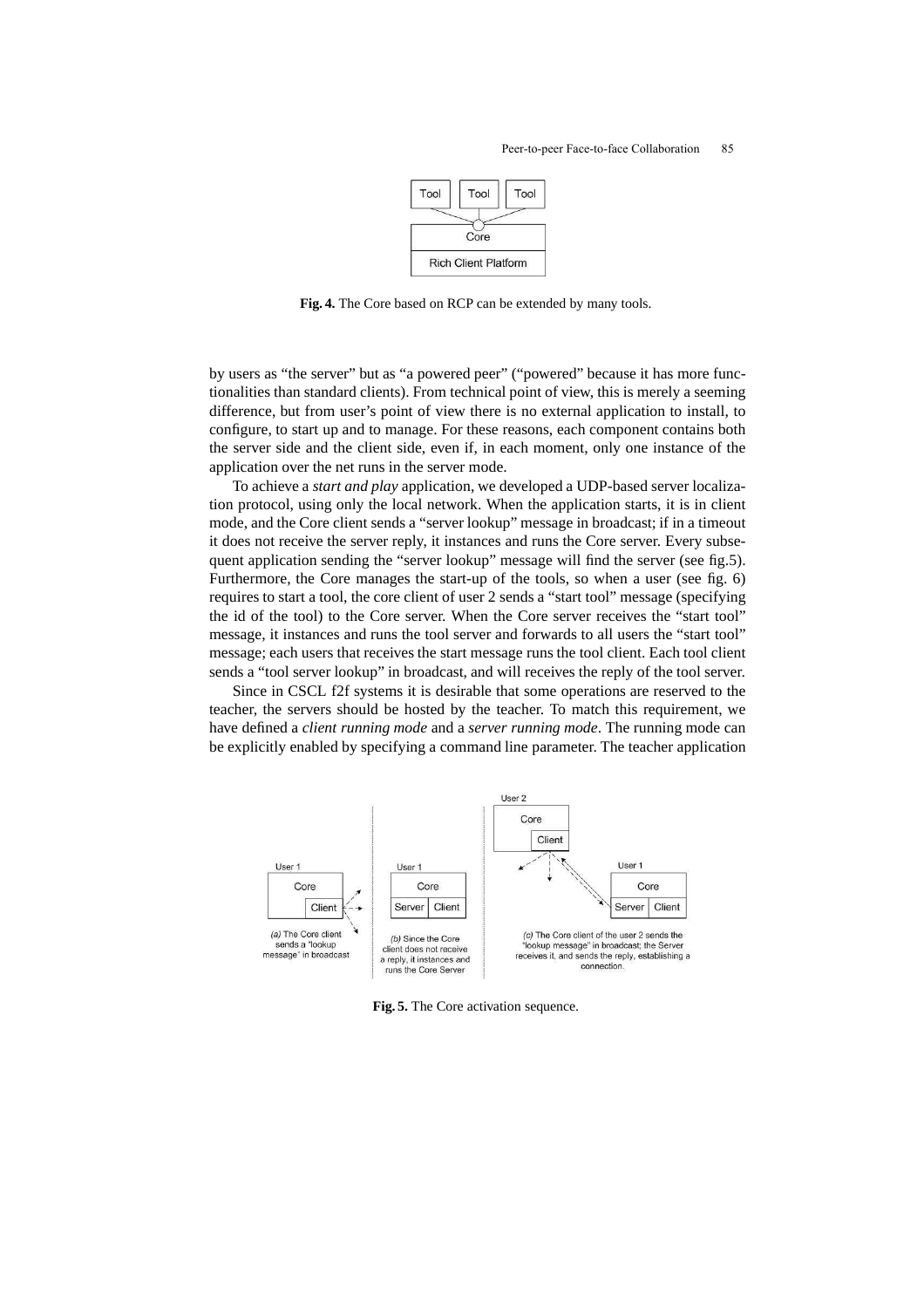

**Fig. 6.** The tool activation sequence.

instance runs in the server mode and directly creates and starts the Core server, skipping the lookup message broadcast; the students application instances run in the client mode and look for the server, but if do not receive reply, do not instance nor start the server. Obviously, if there is an application instance in server mode, all the other must be in client mode (or, however, they must fail if try to instance a server). This solution keeps the uniform work environment and the start and play phase, but reserves the access to the servers functionalities for the teacher. As matter of fact, we have forced (by the running modes) the protocol to achieve a powered application instance for the teacher, because the original protocol does not impose conditions about the user that hosts the server. Indeed, with the original protocol, the first user starting a component, instances and runs the server of the component (*p2p running mode*), so that servers of different components could be hosted by different users, moving the system toward dynamic architectures [1]. This solution did not seem suitable for educational settings, where it is preferable to instance and run all the servers at the teacher application, to provide servers functionalities access only to the teacher. The extreme tailorable architecture of RCP enhances the start-up transparency allowing to design the system with a set of servers: a server for the core and a server for each provided tool<sup>3</sup>. With the plug-in based architecture and the lazy activation it is possible to design the system so that in each moment a chosen tool can be activated and then, silently, the server of the tool is started and then the clients of the tool find it.

These features together (transparent start-up and uniform work environment) provide the end user with the perception of a peer-to-peer system, although the system is instead a client server one.

 $3$  In the educational setting all the server are hosted on the teacher application instance, but even so, it is preferable having a server for each component because this layout enhances extensibility (see sec. 3.2)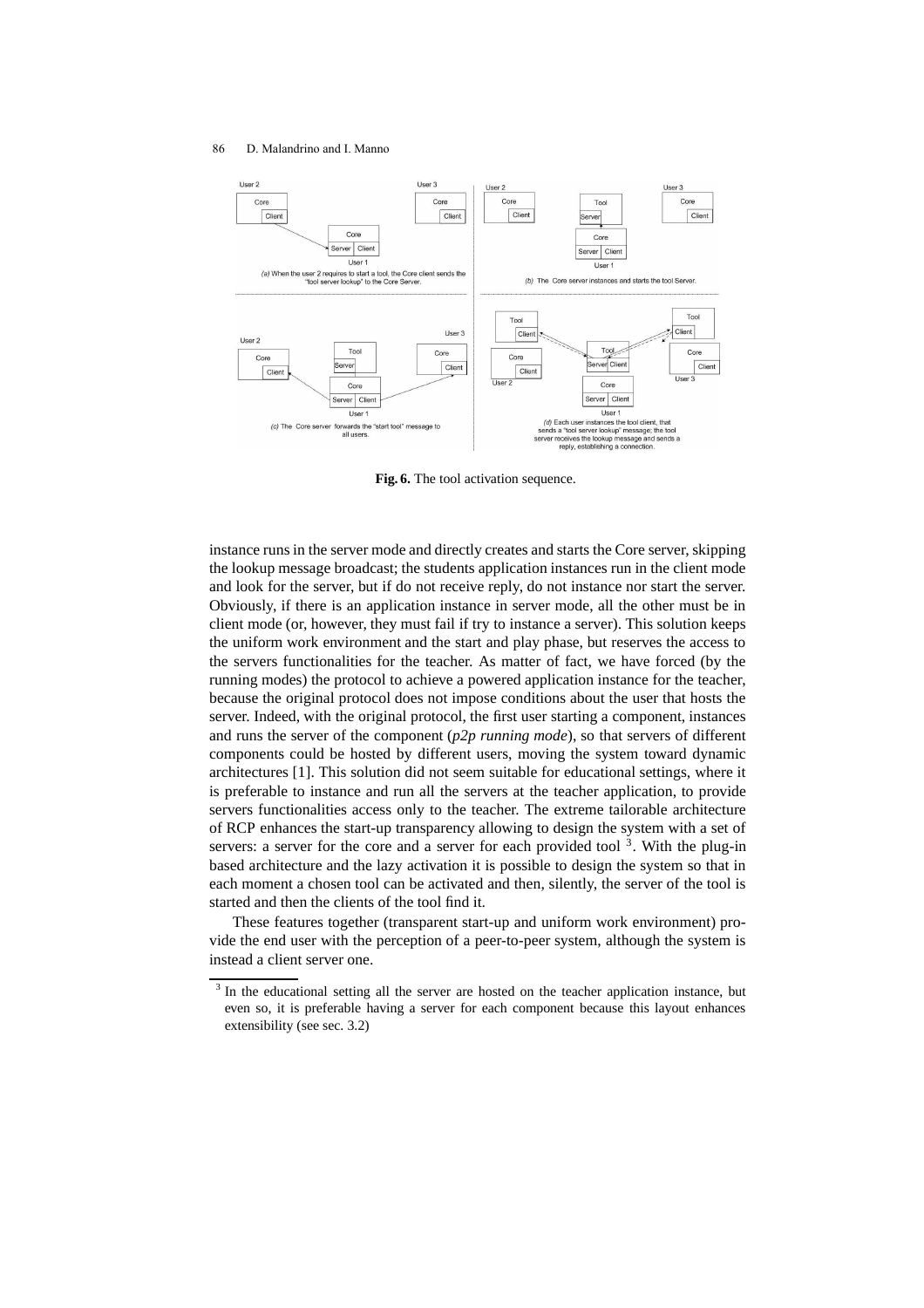## **4 Conclusions and future work**

Here we have presented our studies about the architecture of a system designed and developed explicitly for face to face collaborative learning. Our system provides a uniform work environment and allows the users to *start and play* the application. Compared with existing systems<sup>4</sup>, our system is simpler to install, to start-up and to use, because it has neither separate server to manage (uniform work environment) nor network configuration to execute (*start and play*). Furthermore, it inherits from Eclipse advanced tailoring properties.

Since our system has to address specifically face to face collaboration, we can utilize the particular conditions of such context to achieve a more friendly application. The *start and play* protocol takes advantage of the LAN-based context, and really, it is workable only on wired-LAN, because the UDP broadcast is often disabled out of the LAN. Furthermore, the local network often offers low variance delay and this helps to prevent (but it is not the best solution, of course) race conditions in the server start-up phase. Vice versa, the high delay variance of wireless LAN may cause anomalous behaviors of the protocol, due to, for example, expiring timeouts. To use a similar protocol on wireless LAN, it must be specifically designed to address WiFi peculiarity.

In the context of face to face collaborative learning, the server functionalities should be managed by the teacher, so that all the servers (Core server and tools servers) are hosted on the same application instance (the teacher's one). Actually, the described architecture forces this behavior, but interesting studies concern the p2p running mode, that provides the opportunity of hosting the servers in a distributed way over different application instances (for example, the first user starting a tool can host the tool server), migrating the system toward dynamic architectures [1]. Even if the p2p running mode may be unsuitable for educational settings, we wish briefly describe some interesting features and problems related to the p2p running mode. The opportunity to have a distributed servers set allows to share the workload between all the users; furthermore, this allows to relax the roles strictness, matching situations more dynamic and flexible (such as a work group where different members have different roles and competences) than the educational one, where there are the well defined student and teacher roles. A problem related to the distributed servers set concerns the shutdown of a single application instance hosting one server: it should be a *controlled* shutdown, to allow the server migration toward another application instance (i.e. another application instance creates and runs the server). An even more complex problem concerns the *crash* of an application instance hosting one server, and this requires further studies, as well as the data management protocol. Obviously, the p2p running mode and the distributed servers set are based on the idea that each component embeds its own server. Maybe it is too early to make statement about the user capabilities required by a system with a distributed server set, although we expect that the distributed architecture has no consequences on the user level.

<sup>&</sup>lt;sup>4</sup> i.e. existing remote systems used in a face to face context